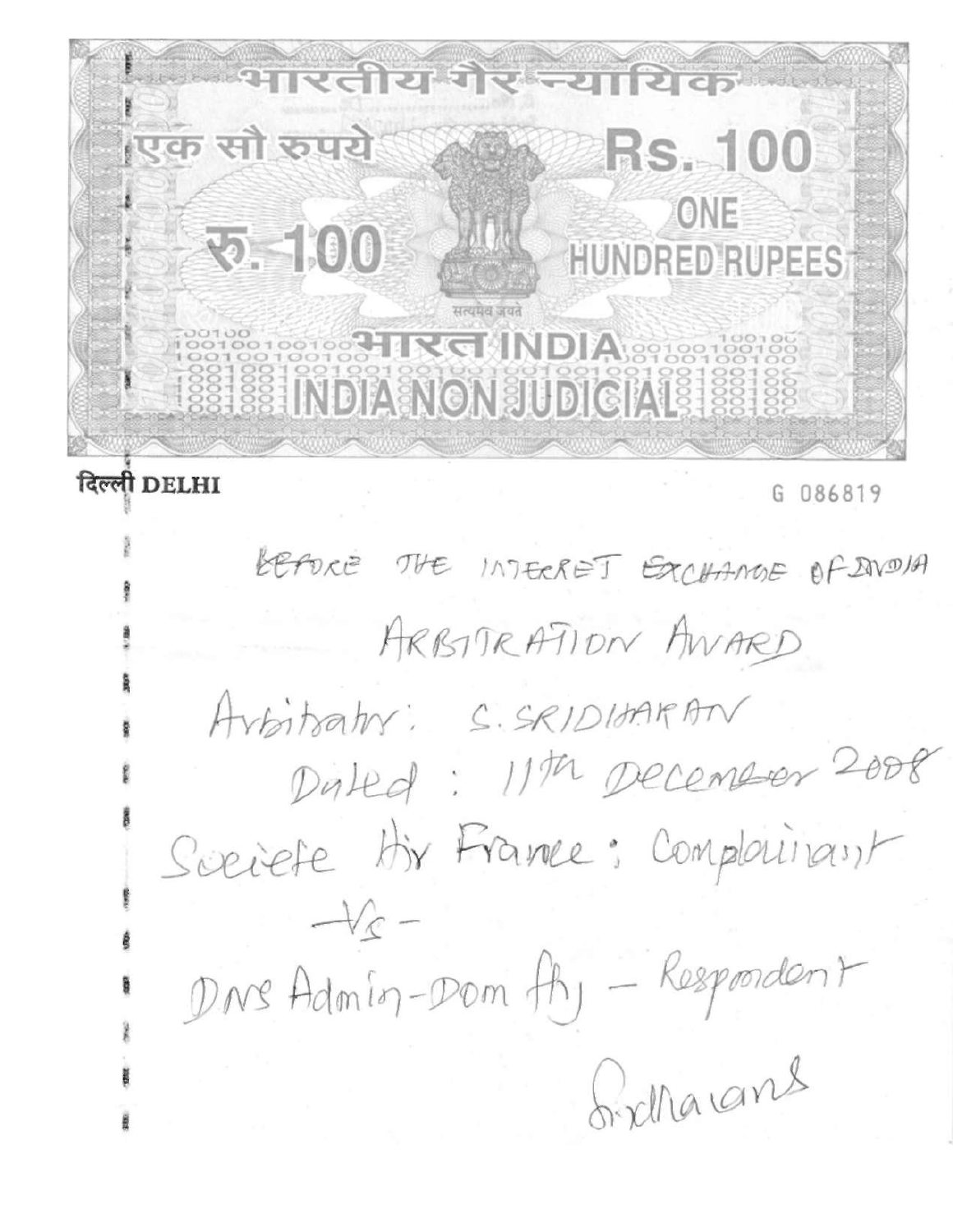# **BEFORE THE INTERNET EXCHANGE OF INDIA**

# **ARBITRATION AWARD**

# **ARBITRATOR: S.SRIDHARAN**

## **DATED: 11 <sup>t</sup> <sup>n</sup> December 2008**

**Societe Air France** Complainant

#### **Versus**

**DNS Admin - Dom Fly Community Respondent Respondent** 

#### **1. The Parties**

- 1.1 The Complainant is Societe Air France, a limited company registered under the laws of France, at 45 rue de Paris, 95747 Roissy CDG Cedex, France represented by its counsel, Valentine BENTZ, MEYER & Partenaires, Bureaux Europe - 20 Place des Halles 67000 Strasbourg.
- 1.2 Respondent is DNS Admin, Dom Fly P.O.Box 0987, Qutab Institutional Area New Delhi.

### **The Domain Name and Registrar**

1.3 The disputed domain name <wwwairfrance.in> is registered with Direct Information Pvt Ltd.

l

Gidharans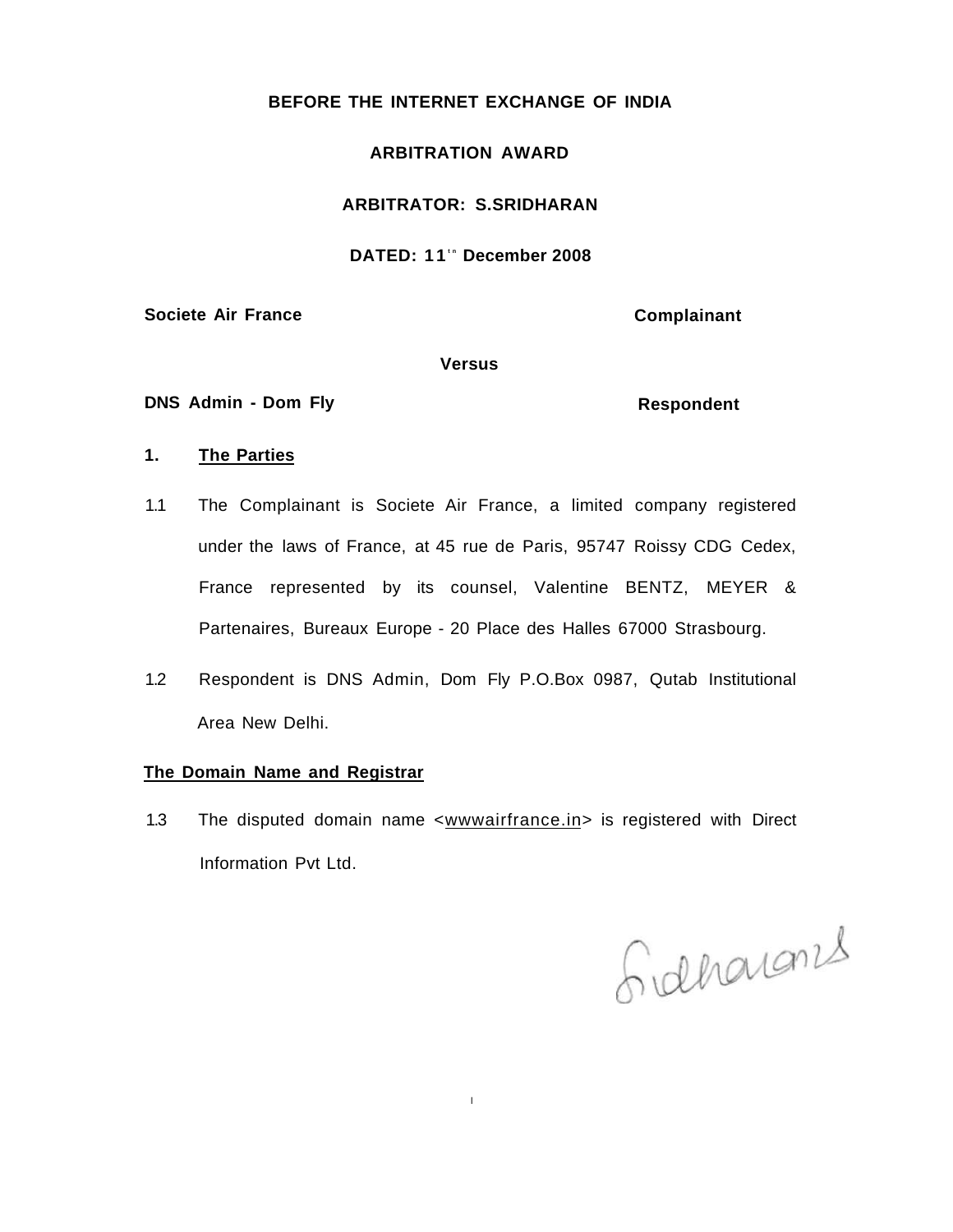# **2. Procedural History**

- 2.1 On 18<sup>th</sup> November 2008, the Arbitrator sent an electronic version of the signed Statement of Acceptance and Declaration of Impartiality and Independence.
- 2.2 On 19<sup>th</sup> November 2008, I received hardcopy of the Complaint along with Annexures.
- 2.3 On 19<sup>th</sup> November 2008, I issued by mail a Notice to the Respondent setting forth the relief claimed in the Complaint and directing him to file his reply to the Complaint within 15 days. I also sent a mail to the Complainant to send an electronic version of the Complaint, preferably as a word document to the Arbitrator at the earliest.
- 2.4 On 20th November 2008, the Complainant informed the Arbitrator that the disputed domain name was mis-spelt in the notices issued by the Arbitrator to the Respondent and the Complainant.
- 2.5 On 20th November 2008, the Arbitrator issued a notice with correct domain name to the Respondent and the Complainant. The Respondent was informed that his time to send to reply started from 20th November 2008.
- 2.6 ON 24<sup>th</sup> November 2008, NIXI informed the Arbitrator that the address given of the respondent given in the WHOIS data base was incorrect. NIXI sent a copy of the complaint by courier to the respondent on the new address received from the registrar of disputed domain name. But the courier was returned for the reason that the address was incorrect.

Indharroms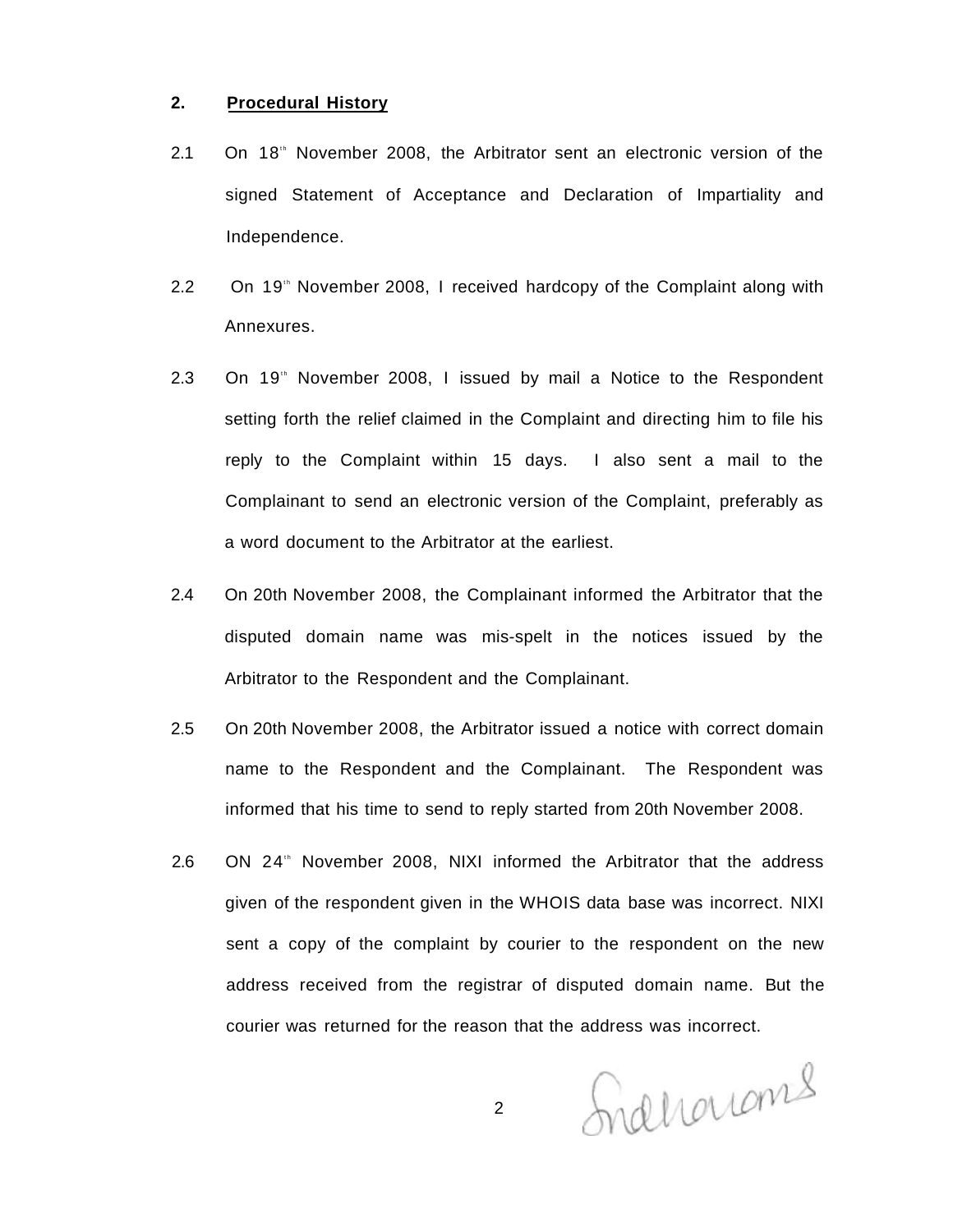- 2.7 On 25th November 2008, the Arbitrator was informed that NIXI received a new contact address from the Respondent and forwarded a copy of the complaint to the Respondent at the new address, Dom Fly, c/o Sunny Kuper, 721 Huda Sector-11, Panipat, 132103, Haryana
- 2.8 The Respondent has not filed any reply.

# 3. **Factual Background**

#### **A Complainant**

- 3.1 The Complainant, Societe Air France, is one of the world's major airline companies in the world. The Complainant has been in the airline industry since 1933.
- 3.2 Societe AIR FRANCE is the trade name of the Complainant, used in commerce since 1933. The Complainant is the registered owner of a large number of trade marks consisting or including the words **AIR FRANCE** in a great majority of the countries in the world, including France, United States of America and India.
- 3.3 In India, the Complainant has a registration for the mark **AIR FRANCE**  under Application No.1276424 in classes 35, 38 and 39. The registration is valid for 10 years from 02-04-2004.
- 3.4 The Complainant's trade mark **AIR FRANCE** is well known throughout the world and easily recognizable as such.
- 3.5 The Complainant was informed that the Respondent registered the disputed domain name <wwwairfrance.in> on March 10, 2008. The

Snachanams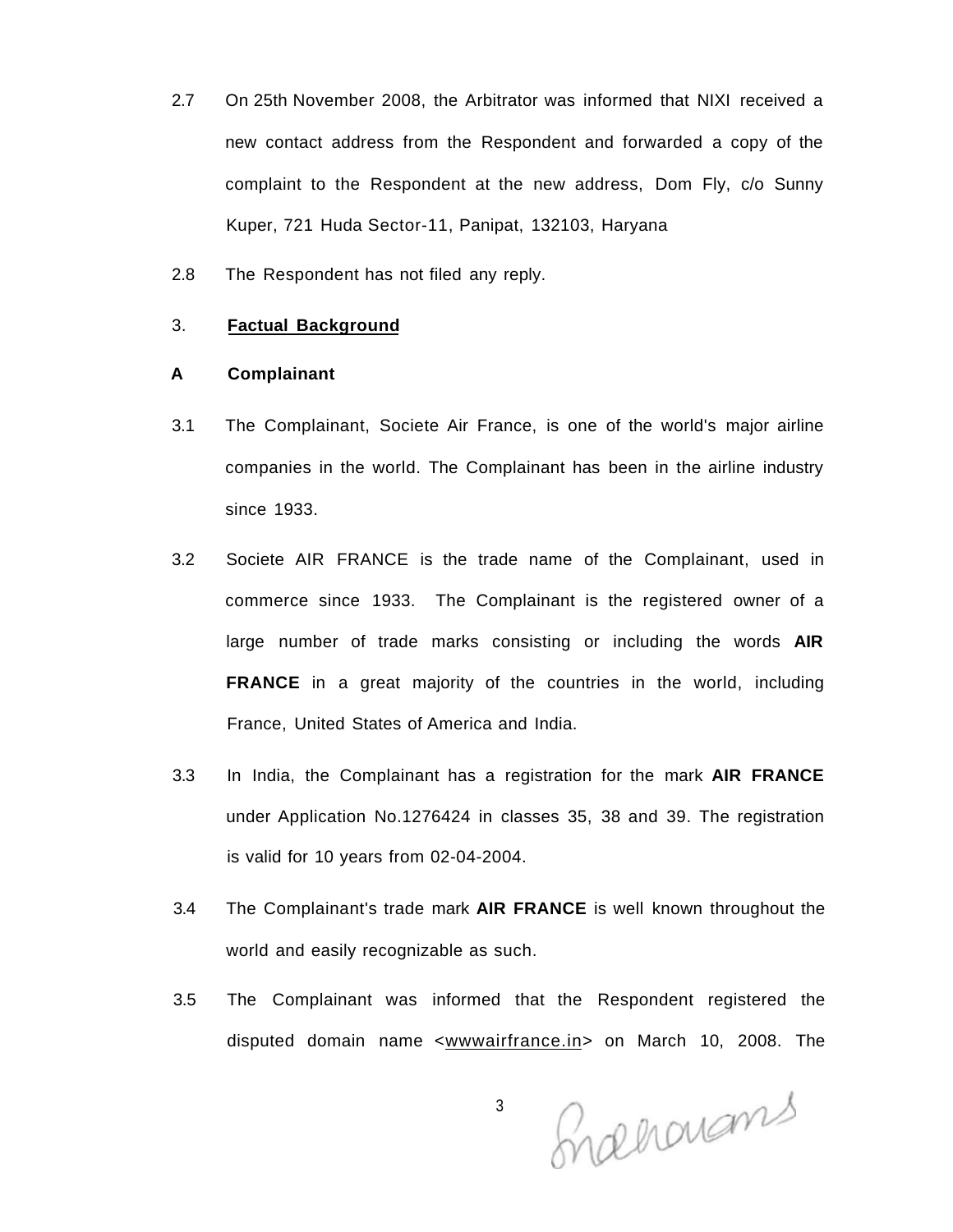Complainant could not imagine any good purpose or legitimate interests from the Respondent in registering the disputed domain name <wwwairfrance.in>

3.6 Consequently the Complainant has submitted this matter for arbitration seeking transfer of the disputed domain name <wwwairfrance.in> to the Complainant from the Respondent.

# **B Respondent**

3.7 The Respondent has not filed any reply to the Complainant's Compliant.

# 4. **Parties Contentions**

## **A Complainant**

- 4.1 The Complainant is the proprietor of the mark **AIRFRANCE** and has been using the mark **AIRFRANCE** since 1933. The Complainant has got registrations in India, France and United States of America for the mark **AIRFRANCE** under different classes.
- 4.2 The Complainant is operating an international web portal at [www.airfrance.com .](http://www.airfrance.com) The Complainant has also registered in its favour a number of domain names consisting of or incorporating the trade mark ARIFRANCE, for example, [www.airfranceairways.com](http://www.airfranceairways.com) , [www.travel](http://www.travel-)[airfrance.com](http://airfrance.com) , [www.airfrancereservation.com](http://www.airfrancereservation.com) , [www.arifranceflight.com,](http://www.arifranceflight.com) [www.arifranceuk.com,](http://www.arifranceuk.com)[www.airfrance.fr.www.airfrance.us,](http://www.airfrance.fr.www.airfrance.us) [www.airfrance.in](http://www.airfrance.in)
- 4.3 The Complainant's mark AIRFRANCE is not only registered and used in commerce in great majority of countries in the word, but is well known.

Indharans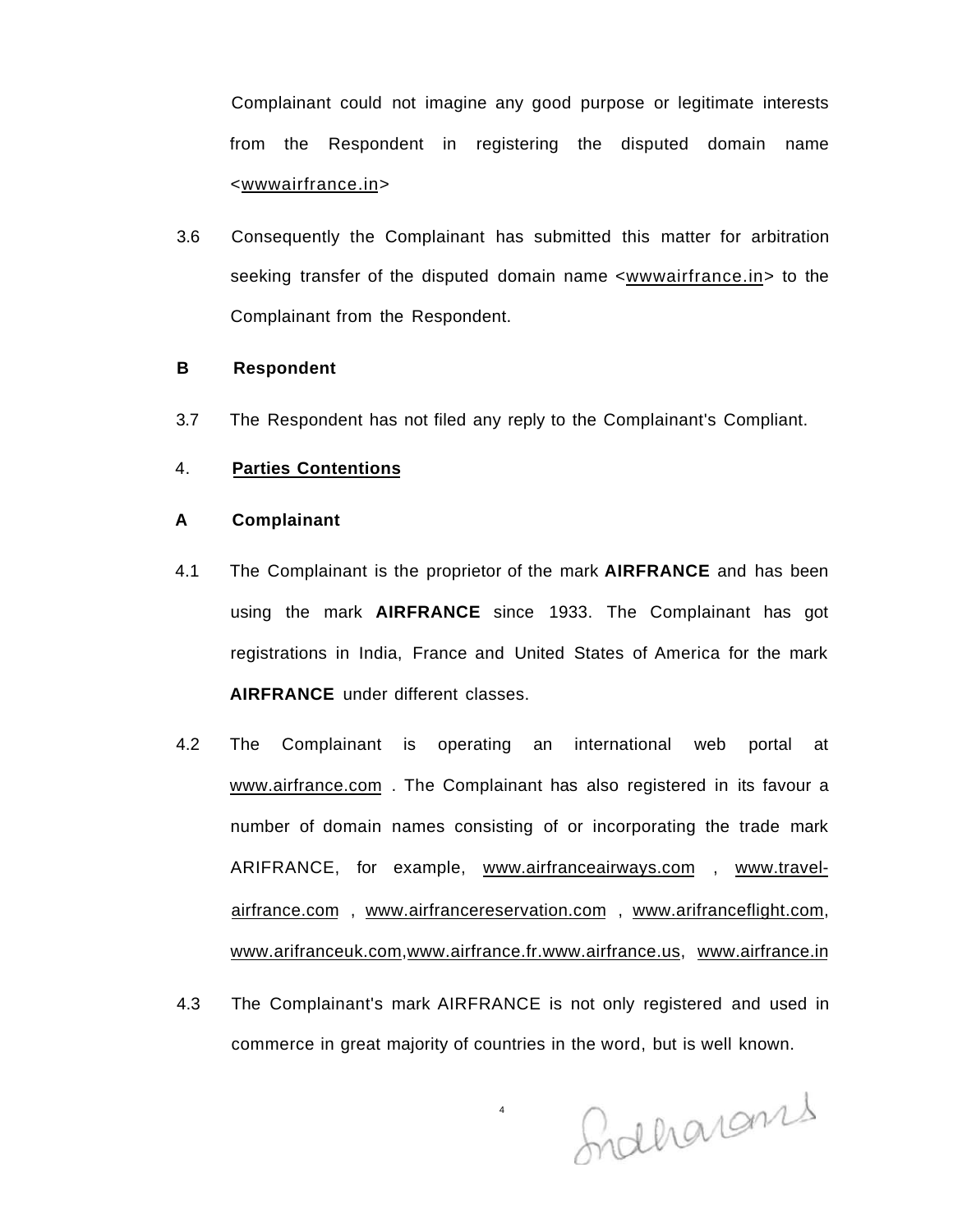- 4.4 The disputed domain name <wwwairfrance.in> is confusingly similar to the Complainant's registered trade mark AIRFRANCE. The Complainant's registered trade mark **AIRFRANCE** is reproduced in the disputed domain name <wwwairfrance.in>. The disputed domain name <wwwairfrance.in> combines the Complainant's famous trade mark with the prefix www. WWW is the well known acronym for World Wide Wed and is an extremely common prefix in the context of domain names. The mere addition of the prefix www in front of the Complainant's well known trade mark is not sufficient to confer a self distinctiveness to the disputed domain name, but is designed to take advantage of the mistake likely to be made by internet users when trying to access the Complainant's Indian dedicated website at [www.airfrance.in](http://www.airfrance.in) . The mere addition of a generic or descriptive term to an otherwise distinctive or well known trade mark does not serve to distinguish the domain name from the Complainant's trade mark. The Complainant claims that the Respondent is obviously engaged in a typo-piracy conduct. The disputed domain name <wwwairfrance.in> is confusingly similar to its trade mark **AIRFRANCE.**
- 4.5 The Respondent has no rights or legitimate interests in respect of the disputed domain name <wwwairfrance.in>. The Respondent is not related in any way to the Complainant's business. The Respondent is not one the Complainant's agents and does not carry out any activity for or has any business with it. The Respondent is not currently and has never been known under the wording **AIRFRANCE.** No license or authorization

Indharams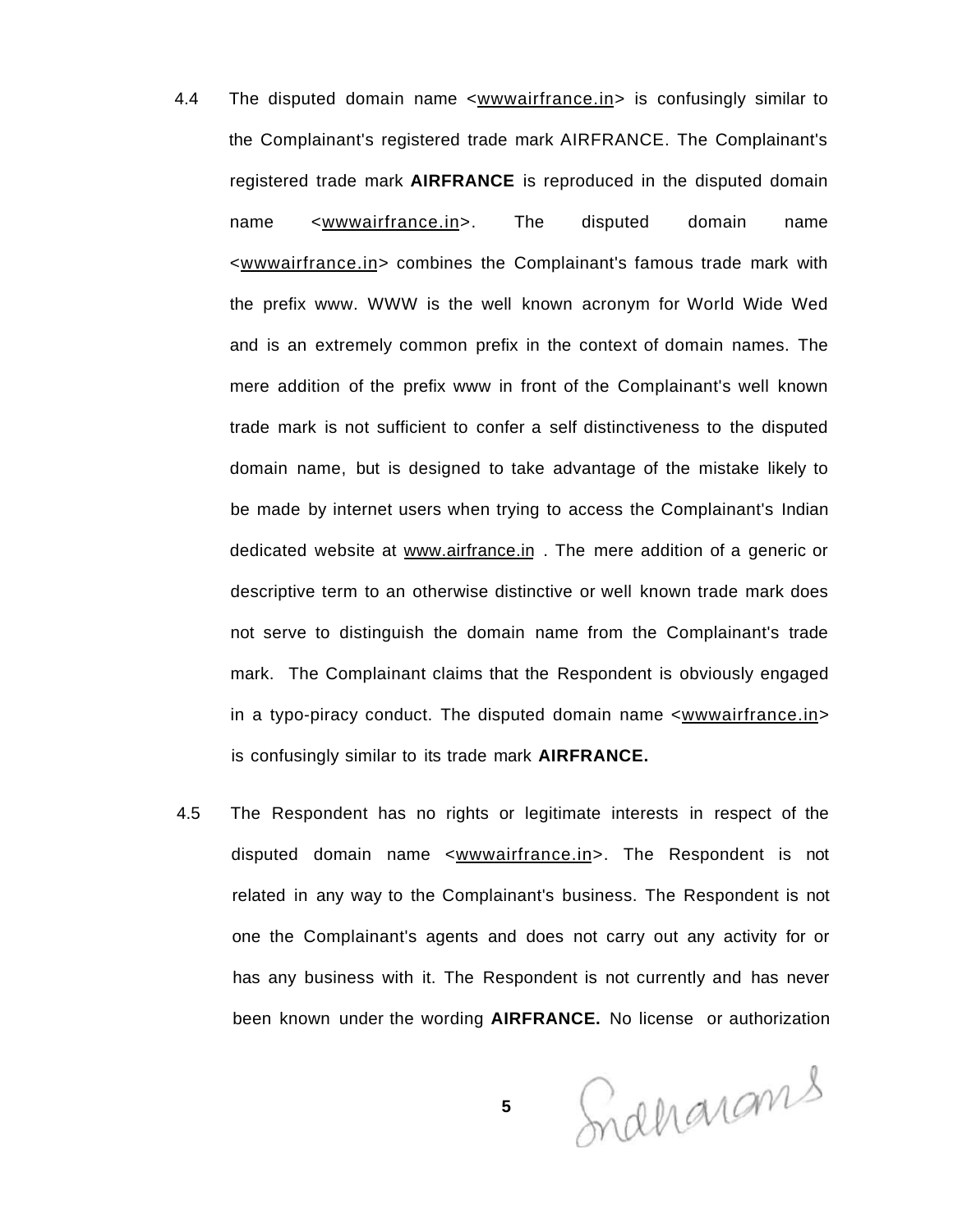has been granted to the Respondent to make any use, nor apply for registration of the disputed domain name <wwwairfrance.in>. The Complainant did not find any other sort of right owned by Respondent, related to the naming **AIRFRANCE** or the disputed domain name <wwwairfrance.in>. The Complainant claims that the disputed domain name <wwwairfrance.in> has been registered by the Respondent to take advantage of the Complainant's well known trade mark to confuse and divert internet users to other websites through a "pay per click" domain parking solution. Such use is not a bonafide offering of goods or services or a non-commercial or fair use. As a matter of fact, the Respondent has not engaged in any action that shows the Respondent has rights or legitimate interests in the disputed domain name <wwwairfrance.in>.

4.6 The Complainant contends that the Respondent registered the disputed domain name <wwwairfrance.in> in bad faith. The Respondent could not have ignored the Complainant and its well known trade mark **AIRFRANCE**  at the time the Respondent applied for registration of the disputed domain name <wwwairfrance.in>. The Complainant has established the strong reputation and the widely known character of its mark **AIRFRANCE**  throughout the world for a long time. The notoriety of a Complainant's trade mark creates a prima facie presumption that the Respondent registered the disputed domain name <wwwairfrance.in> for the purpose of selling it to Complainant or one of its competitors or that it was intended to be used in some way to attract for commercial gain users to the web

Procharans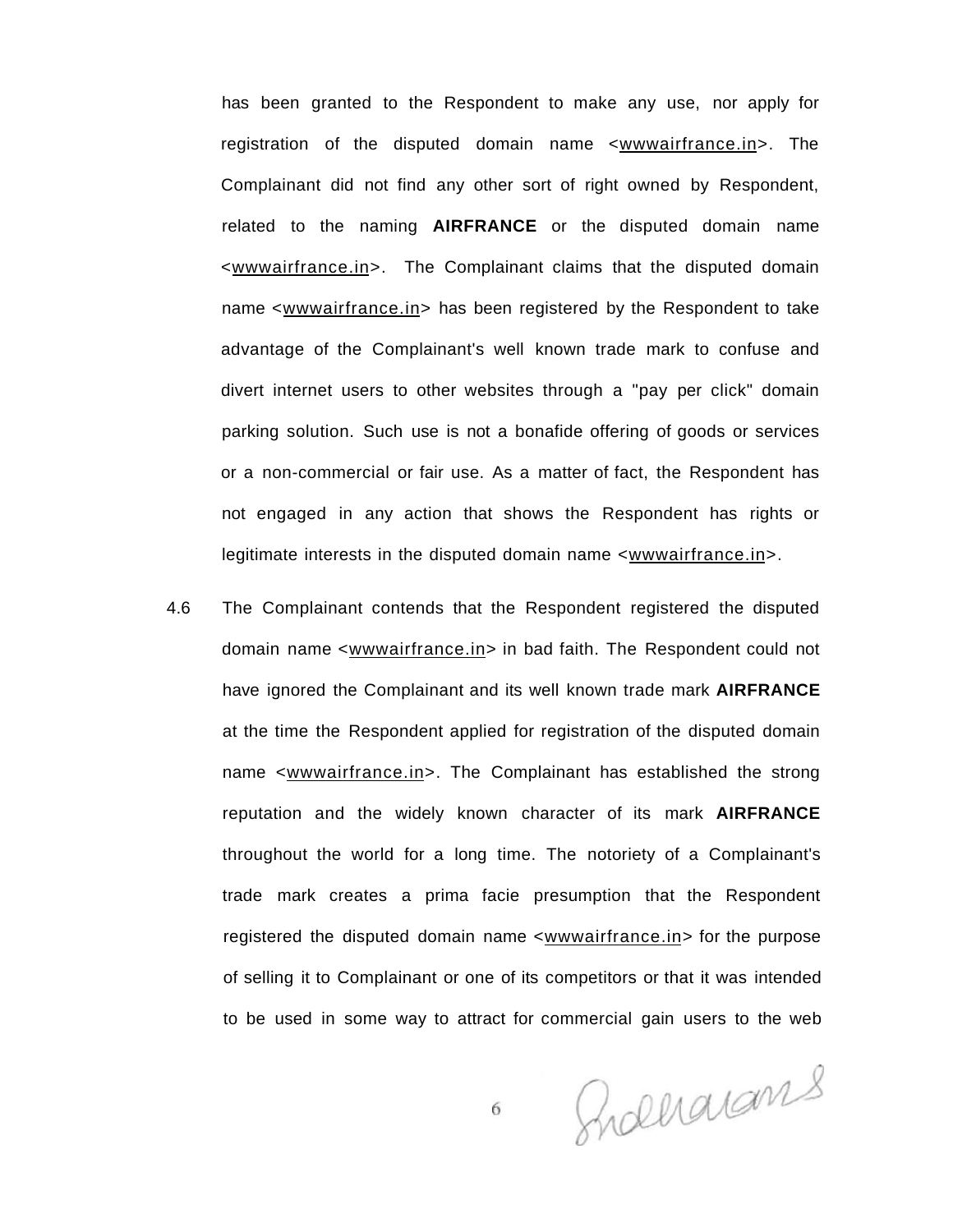site by creating a likelihood of confusion with the Complainant's mark. In registering the disputed domain name <wwwairfrance.in>, there is no doubt that the Respondent wanted to refer to the Complainant. The Respondent has registered the disputed domain name <wwwairfrance.in> precisely because he knew the well known character of the trade mark AIRFRANCE for the only purpose of generating commercial gain by intentionally taking advantage of internet traffic and divert internet users to other commercial websites through hyperlinks. The combination of facts is asserting the bad faith registration of the disputed domain name <wwwairfrance.in> by the Respondent.

4.7 The Complainant contends that Respondent's operating of the disputed domain name <wwwairfrance.in> constitutes bad faith use. The Respondent uses the disputed domain name to divert internet users to web pages on which several hyperlinks are displayed, consisting for some of them of results in the field of tourism and travel. By clicking on these hyperlinks, users are directed to competing third party commercial web sites. Some of those hyperlinks generated revenue to the benefits of the Respondent through a pay per click solution. Considering that it is obvious that the Respondent was intending to realize material benefits by diluting the fame and renown of the Complainant's trade mark. The Respondent's argument which would consist on saying that activity of the disputed domain name <wwwairfrance.in> was not controlled by him, but due to a parking program or any other affiliation program is not admissible.

frællanams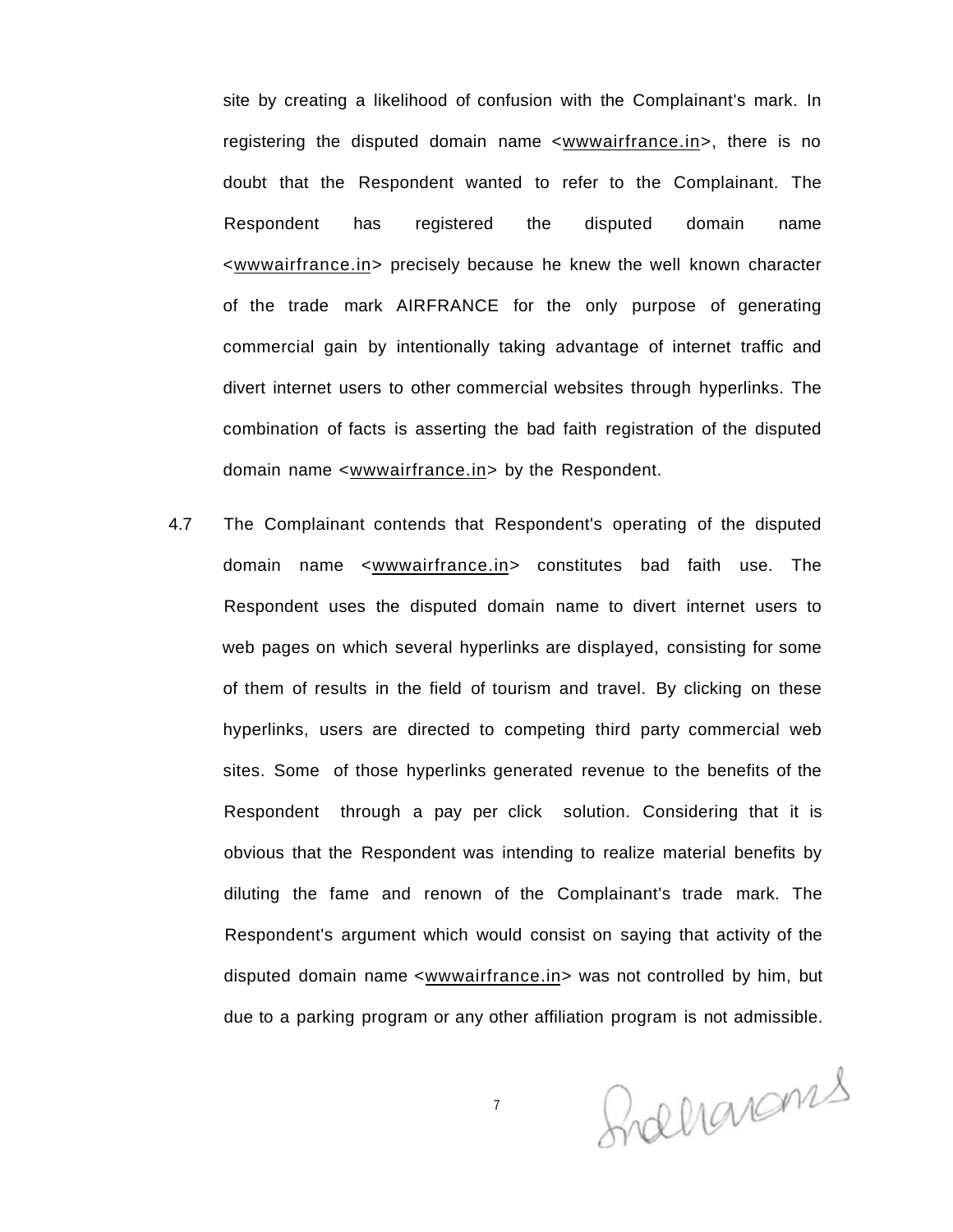It is now established that even if such use commonly occurs on so called parking pages, Respondent has a responsibility for the content Respondent allows to be posted at the site. The Respondent is obviously not making any legitimate non-commercial or fair use of the disputed domain name <wwwairfrance.in> because such use could mislead consumers by offering competing services without having acquired any license or permission from the Complainant which is the legitimate owner of the trade mark AIRFRANCE. The Complainant claims that this use of disputed domain name <wwwairfrance.in> by the Respondent has to be considered as unfair competition. As a consequence, the Respondent is undoubtedly not making any good faith use of the disputed domain name.

#### B. **Respondent**

4.8 Respondent has not filed any reply to the Complainant's Complaint.

#### 5. **Discussion and Findings**

5.1 The postal address for service as given by the Respondent in the WHOIS data was found to be incorrect and the copy of complaint sent to the Respondent on the given address was returned. NIXI contacted the registrar of the disputed domain name <wwwairfrance.in>, i.e. Direct Information Pvt Ltd and got a different address. In the mean time, NIXI received the current address for service from the Respondent himself and NIXI served him. I sent separately a notice by email to the Respondent to answer the complaint within 15 days. The Respondent did not contact me by either email or post. Respondent neither filed any reply to the complaint

Indharams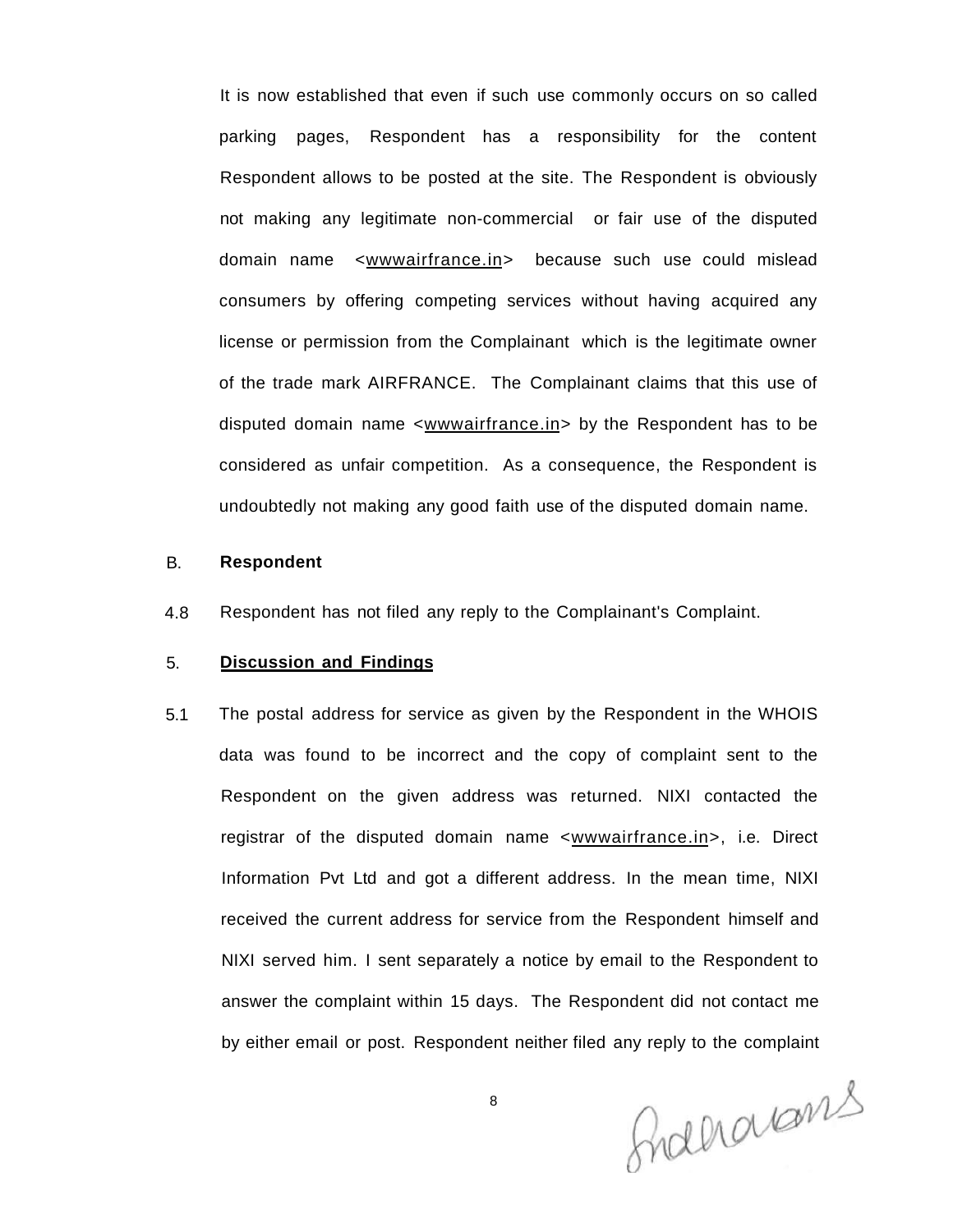nor sought any extension of time for reply. The Respondent's conduct has forced me to decide the Complaint on its merits without hearing the Respondent.

- 5.2 The Complainant in order to succeed in the Complaint must establish under Paragraph 4 of .IN Domain Name Dispute Resolution Policy (INDRP) the following elements:
	- (I) Respondent's domain name is identical or confusingly similar to a name, trademark or service mark in which the Complainant has rights;
	- (II) Respondent has no rights or legitimate interests in respect of the domain name; and
	- (III) Respondent's domain name has been registered or is being used in bad faith.
- 5.3 Each of the aforesaid three elements must be proved by a Complainant to warrant relief.

**Disputed domain name is identical or confusingly similar to a trade mark of the Complainant.** 

5.4 The Complainant is the proprietor of the mark AIRFRANCE and has been using the mark AIRFRANCE since 1933. The Complainant is the registered proprietor of the mark AIRFRANCE in many countries across the world, including India. The Complainant's said trademark was first registered in the United States of America on August 2, 1955, and in India

Grandmans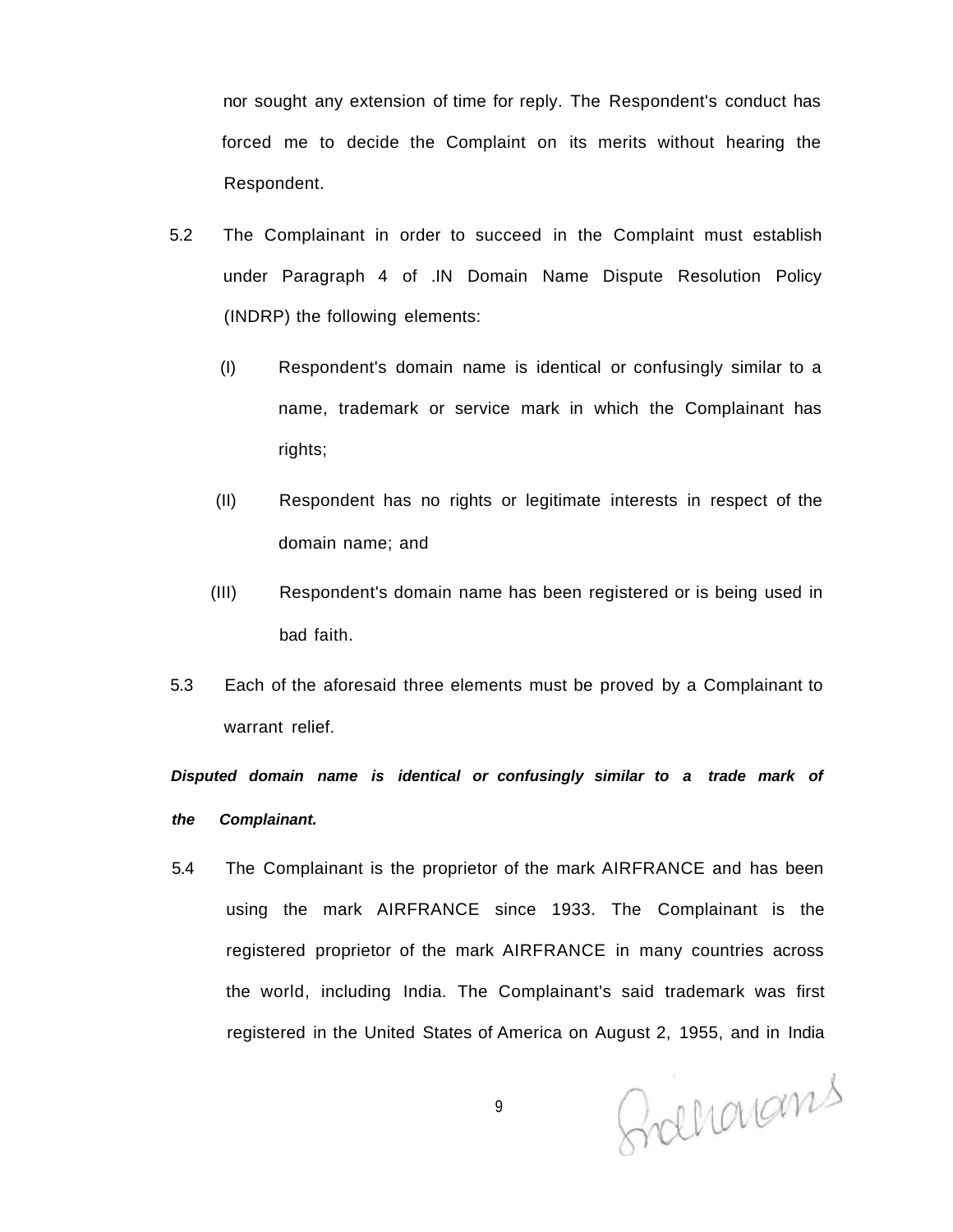in 2004. AIRFRANCE marks are well-known throughout the world. The Complainant also owns various domain names containing the mark AIRFRANCE, for example,

<airfranceairwavs.com>.

<travel-airfrance.com>,

<airfrancereservation.com>,

<[arifrancefliqht.com>](http://arifrancefliqht.com).

<arifranceuk.com>,

<[airfrance.fr>](http://airfrance.fr),

<airfrance.us>.

<airfrance.in>

- 5.5 The disputed domain name <wwwairfrance.in> was registered by the Respondent only on 10<sup>th</sup> March 2008. The Complainant is the prior adopter of the mark AIRFRANCE as well as the domain names incorporating the said trade mark. The above facts have established that the Complainant has both common law and statutory rights in respect of its trade mark AIRFRANCE.
- 5.6 The Complainant's AIRFRANCE mark is well known throughout the world including India. It is clearly seen that the disputed domain name<wwwairfrance.in> wholly incorporates (a) AIRFRANCE mark and

Graharans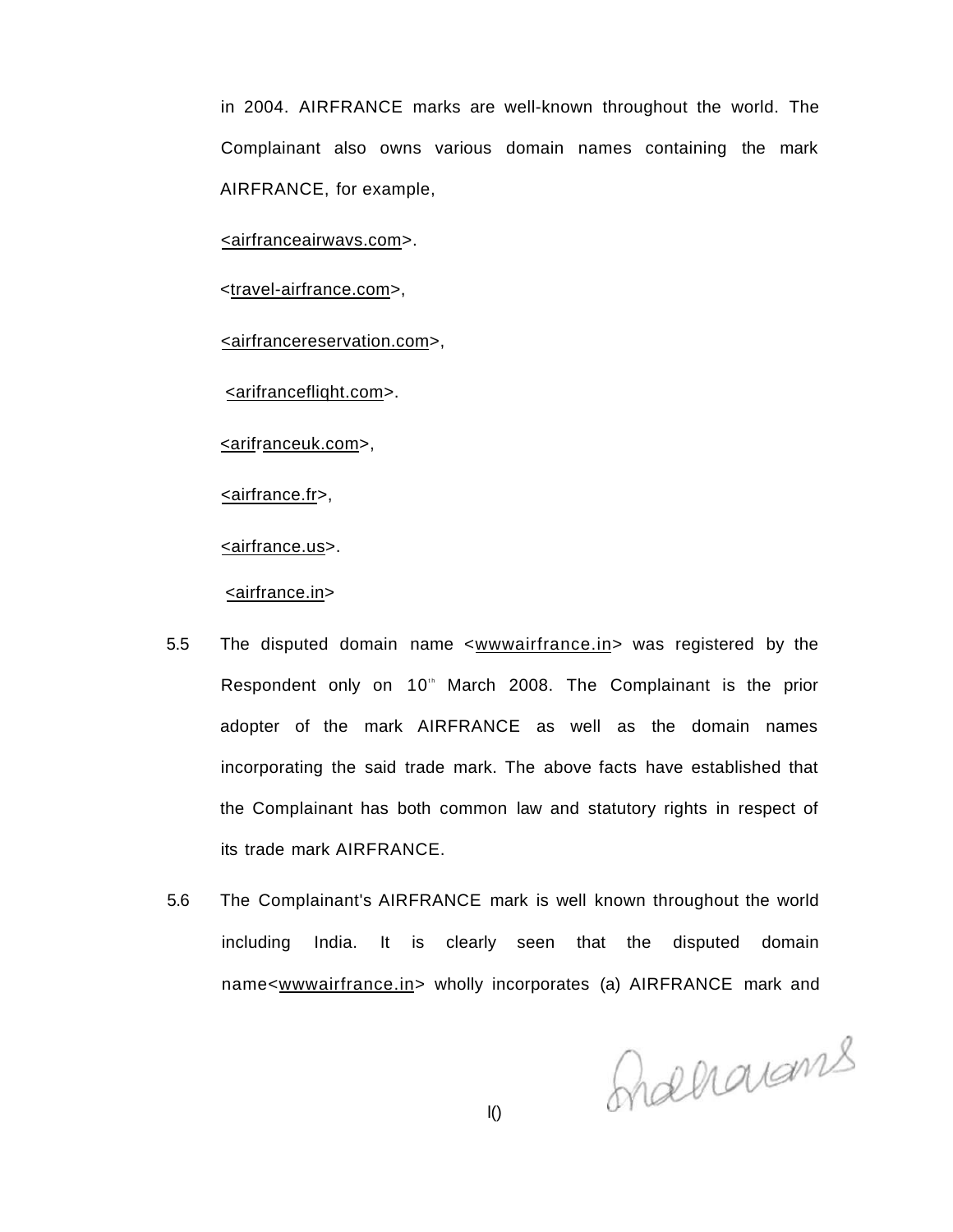(b) AIRFRANCE domain names of the Complainant. It is established by WIPO cases that:

- (a) [WIPO Case D2003-0639 involving <wwwairfrance.com>] The prefix 'www' is the well known acronym for World Wide Web and is an extremely common prefix to the domain name in an URL for a web page on the internet. The letters 'www' thus have no distinguishing capacity in the context of domain name.
- (b) [WIPO Case D2003-0346 involving <www-MTV.com>] The disputed domain name adds "www", a dash "-"and the top level domain indicator "com" to the Complainant's famous mark. The dash is not distinctive and, in the context of the internet, neither "www" nor "com" is distinctive. The only distinctive element of the disputed domain name is the Complainant's mark MTV.
- 5.7 The panels in the above decisions correctly applied the principles of comparison of trade marks and I fully endorse the decisions. In the instant case, the distinctive feature of the disputed domain name <wwwairfrance.in> is AIRFRANCE, the prior registered trade mark of the Complainant. The prefix "www" and the suffix "in" do not distinguish the disputed domain name <wwwairfrance.in> from the Complainant's trade mark AIRFRANCE and other AIRFRANCE domain names.
- 5.8 I, therefore, find that:

franquans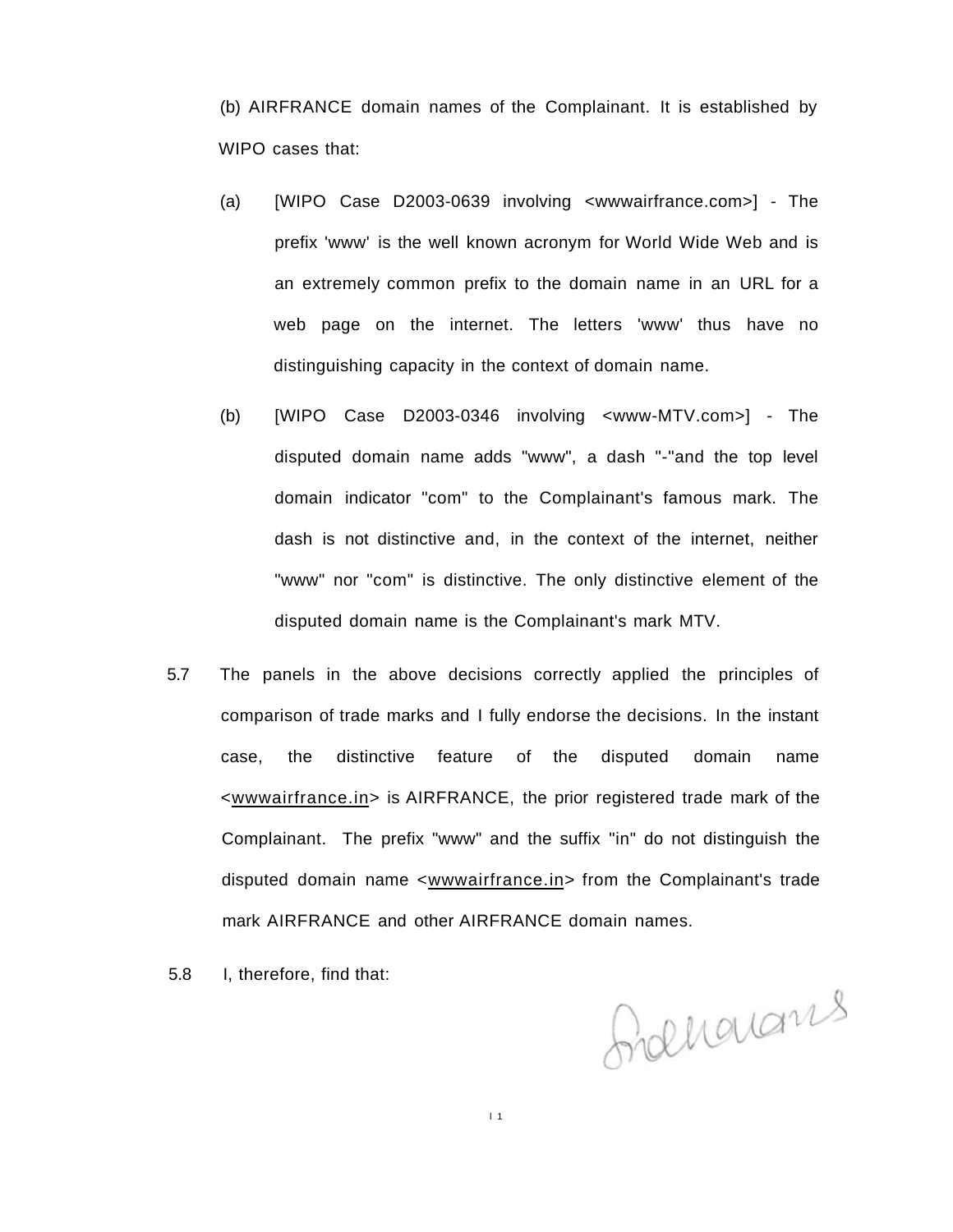- (a) The Complaint has both common law and statutory rights in respect of its trade mark AIRFRANCE.
- (b) The disputed domain name <wwwairfrance.in> is confusingly similar to the Complainant's prior registered trade mark AIRFRANCE.

**Respondent has no rights or legitimate interests in respect of the disputed domain name** 

- 5.9 It is already seen that the Complainant is the prior adopter and user of the mark **AIRFRANCE.** The Complainant has got registration for the mark **AIRFRANCE** in India. The Complainant's mark **AIRFRANCE** is well known in many countries across the globe including India.
- 5.10 The disputed domain name <wwwairfrance.in> was registered by the Respondent only on 10th March 2008.
- 5.11 The Respondent has not filed any reply and has not come up with any reason for adopting the disputed domain name <wwwairfrance.in>.
- 5.12 The Complainant filed copies of computer print outs in Annexure E of the web site under the disputed domain name <wwwairfrance.in>. I tried to visit the web site under the disputed domain name <wwwairfrance.in>. I typed the disputed domain name <wwwairfrance.in>. But it did not resolve into any web site. It appears that the Respondent has stopped, after the filing of the Complaint, using the disputed domain name

Indharams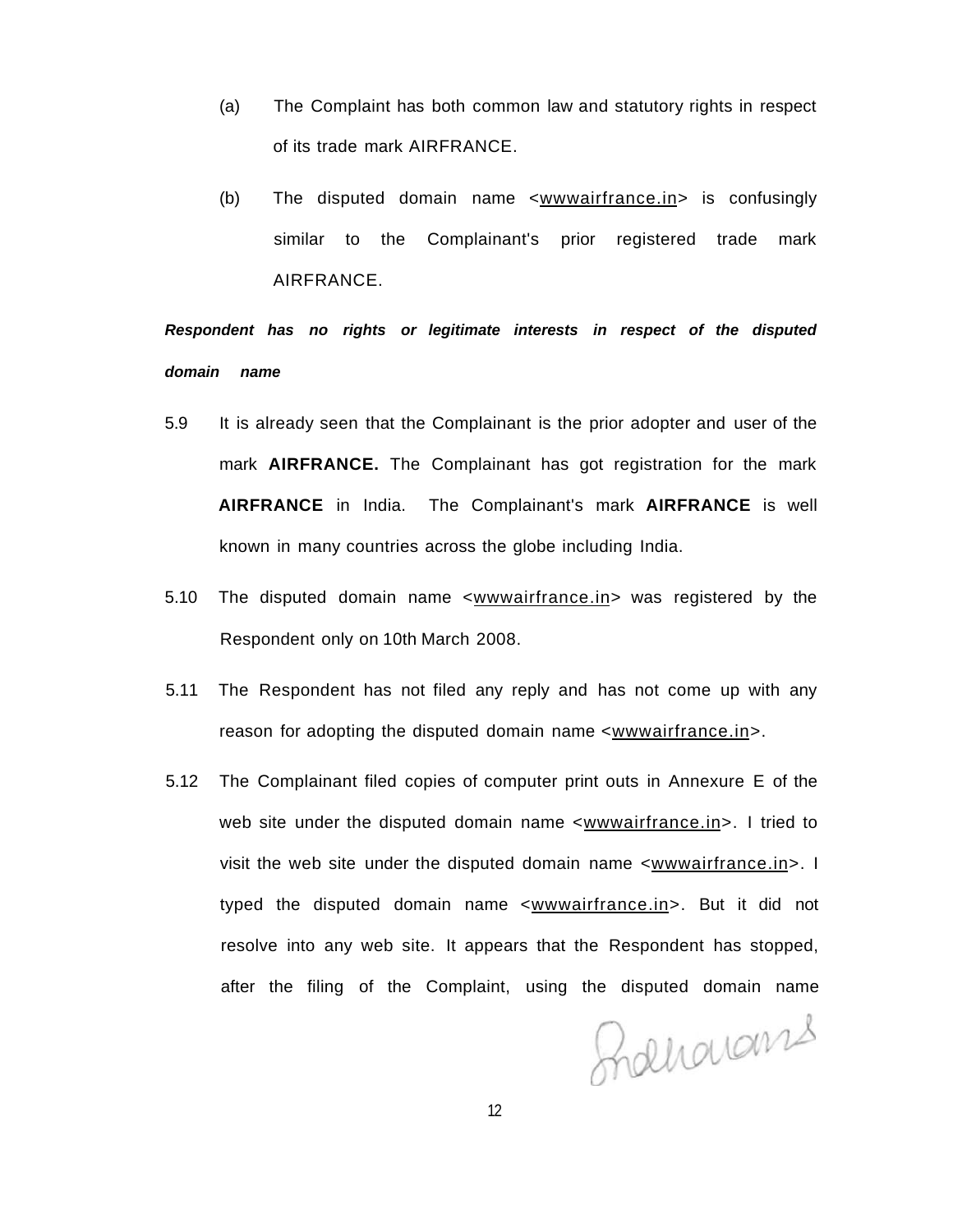<wwwairfrance.in>. But, according to WHOIS data base, the Respondent still is the registrant of the disputed domain name <wwwairfrance.in>.

- 5.13 The disputed domain name <wwwairfrance.in> has been registered by the Respondent to take advantage of the Complainant's well known trade mark to confuse and divert internet users to other websites. The Annexure E shows that the disputed domain name <wwwairfrance.in> was used by Respondent to divert the internet users to other web sites through a "pay per click" domain parking solution.
- 5.14 Respondent has stopped using the disputed domain name <wwwairfrance.in> for "pay per click" services after the filing of the Complaint by the Complainant. Respondent's such use is not a bonafide offering of goods or services or a non-commercial or fair use. The Respondent has not engaged in any action that shows the Respondent has rights or legitimate interests in the disputed domain name <wwwairfrance.in>.
- 5.15 The very filing of the Complaint shows that Respondent is not related in any way to the Complainant's business. I accept the contentions of the Complainant, in the absence of anything contrary thereto from Respondent, that the Respondent is not one of the Complainant's agents and does not carry out any activity for or has any business with it. The Respondent is not currently known under the wording **AIRFRANCE.**  Complainant has not granted any license or authorization to the

Grahamans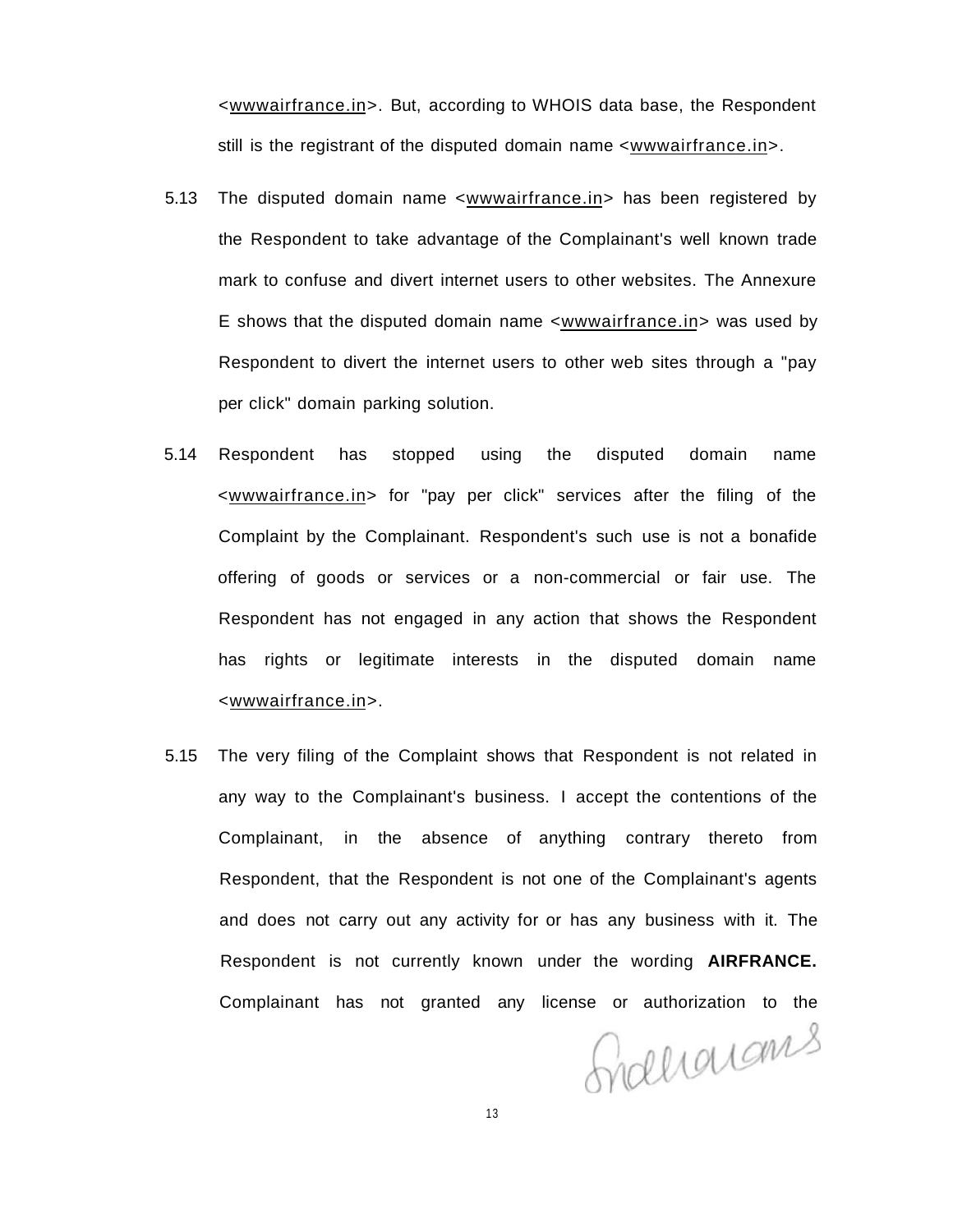Respondent to make any use, or apply for registration of the disputed domain name <wwwairfrance.in>.

For the above reasons, I conclude that the Respondent has no right or legitimate interest in respect of the disputed domain name <wwwairfrance.in>.

**indent's domain name has been registered or is being used in bad** 

The Complainant's well known trade mark **AIRFRANCE** adopted in the year 1933 and the registrant registered the disputed domain name <wwwairfrance.in> only in the year 2008. Therefore, the Respondent could not have ignored the well-known trade mark **AIRFRANCE** of the Complainant at the time he acquired the disputed domain name <wwwairfrance.in>.

I agree with the WIPO panel's decision in WIPO case D2002-0028 regarding <airfrance-delta.com> and <airfrance-delta.net> and hold that the notoriety of the Complainant's trade mark creates a prima facie presumption that the Respondent registered the domain name for the purpose of selling it to complainant or one of its competitors or that it was intended to be used in some way to attract for commercial gain users to the website by creating a likelihood of confusion with Complainant's mark.

Respondent has registered the disputed domain name <wwwairfrance.in> precisely because he knew the well known character

Grahamans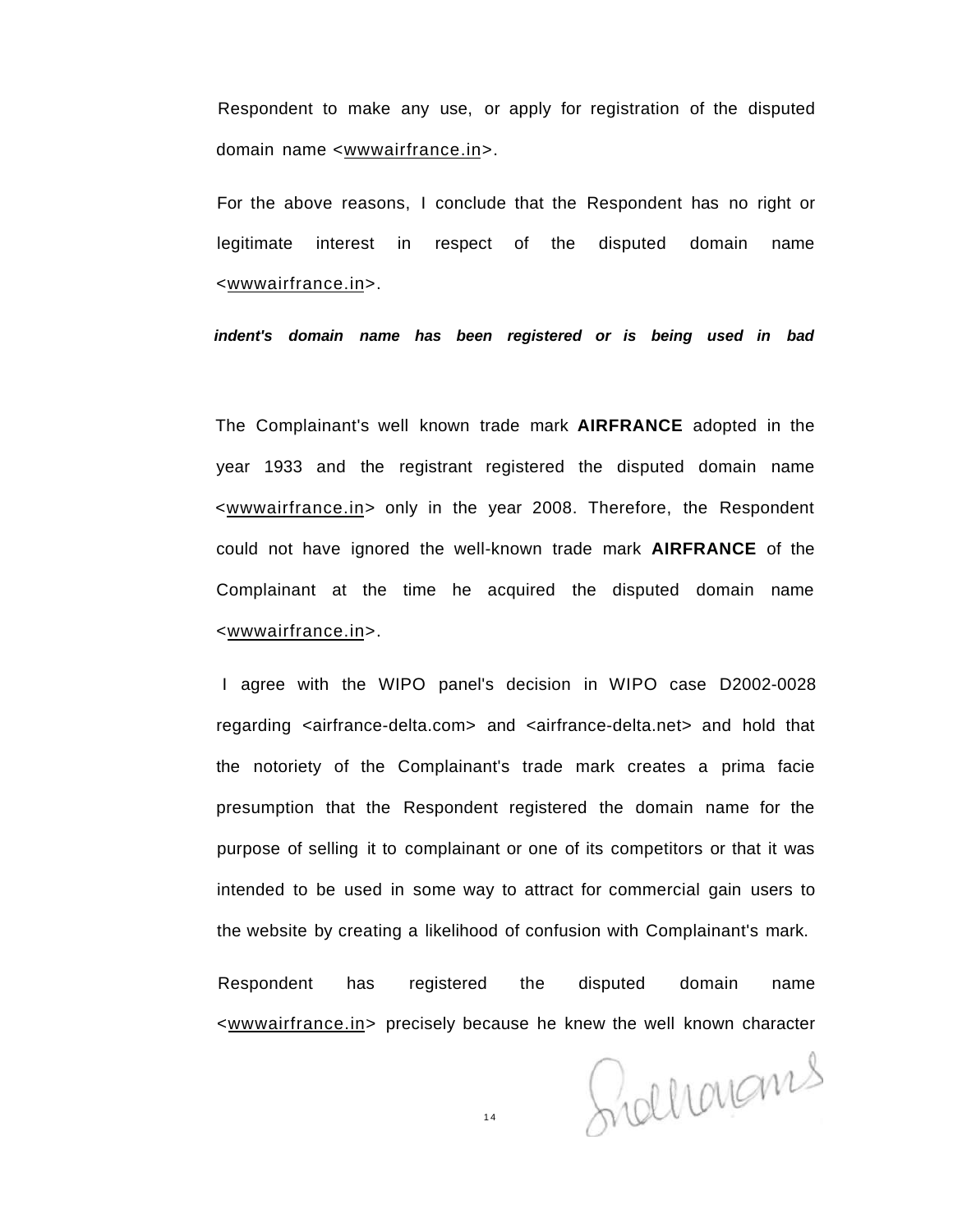of the trade mark **AIRFRANCE,** for the only purpose of generating commercial gain by intentionally taking advantage of internet traffic and divert internet users to other commercial websites through hyperlinks.

- 5.20 WIPO panel in case D2003-0639 involving a similar facts held that it was an intentional effort to gain internet traffic from the typing errors of users seeking the Complainant's website. The practical effect of preceding a trade mark with the letters "www" in a domain name is so called typopiracy, that is attracting to a different website the internet users who mistakenly fails to insert a period after the letters "www" when typing the URL of the intended website.
- 5.21 The above facts have clearly established the bad faith registration of the disputed domain name <wwwairfrance.in> by the Respondent.
- 5.22 The Respondent used the disputed domain name <wwwairfrance**.in>** for "pay per click" services until the filing of the Complaint by the Complainant. Respondent's discontinuance of such use has clearly established that such use of Respondent was in bad faith.
- 5.23 The actions of the Respondent should not be encouraged and should not be allowed to continue. The conduct of the Respondent has necessitated me to award costs of the Complaint to and in favour of the Complainant.

Inderacons